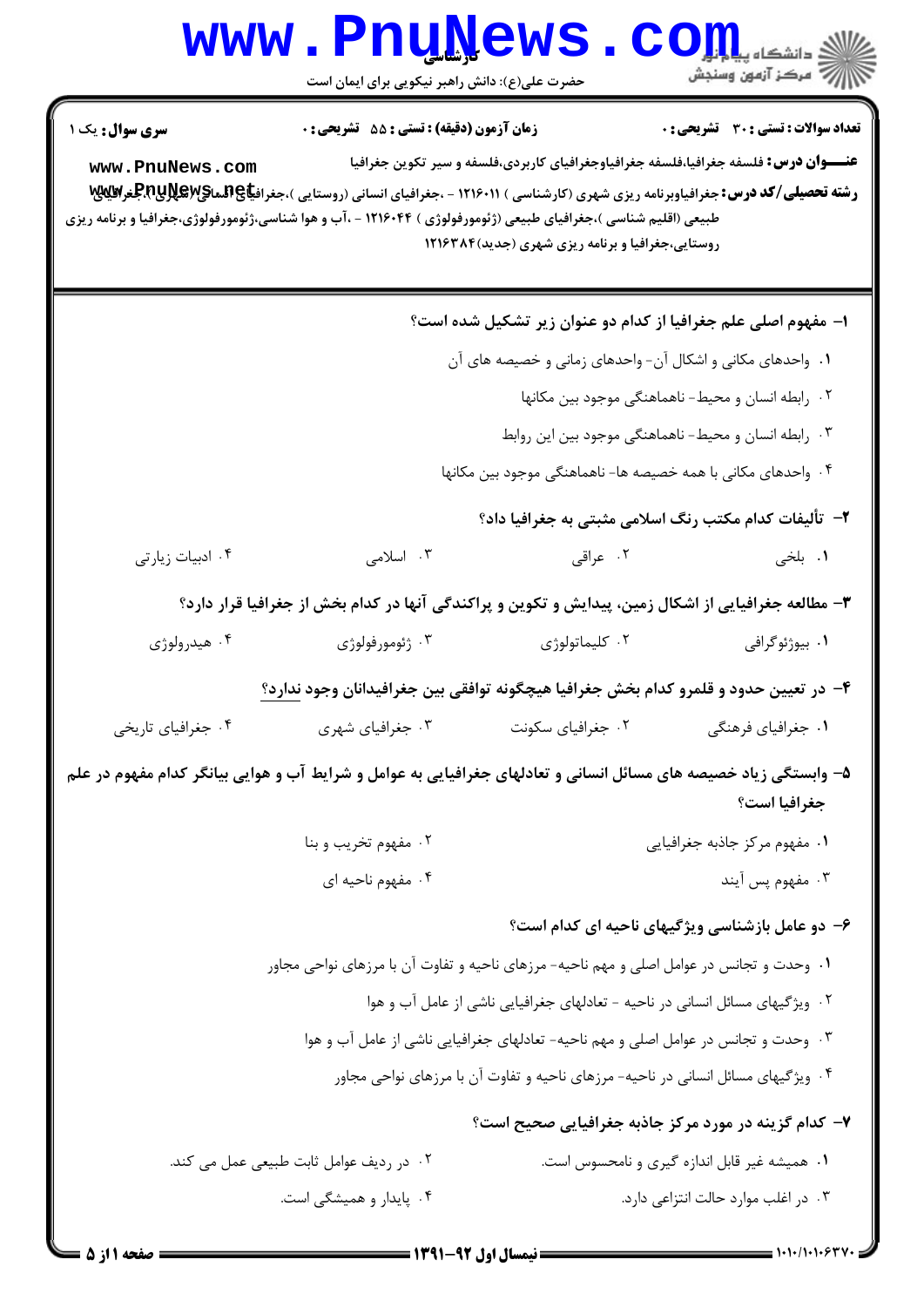## Www.PnuNews.com

حضرت علی(ع): دانش راهبر نیکویی برای ایمان است

| <b>سری سوال : ۱ یک</b><br>www.PnuNews.com                     | <b>زمان آزمون (دقیقه) : تستی : 55 تشریحی : 0</b><br>طبیعی (اقلیم شناسی )،جغرافیای طبیعی (ژئومورفولوژی ) ۱۲۱۶۰۴۴ - ،آب و هوا شناسی،ژئومورفولوژی،جغرافیا و برنامه ریزی | <b>تعداد سوالات : تستی : 30 ٪ تشریحی : 0</b><br><b>عنـــوان درس:</b> فلسفه جغرافیا،فلسفه جغرافیاوجغرافیای کاربردی،فلسفه و سیر تکوین جغرافیا<br><b>رشته تحصیلی/کد درس:</b> جغرافیاوبرنامه ریزی شهری (کارشناسی ) ۱۲۱۶۰۱۱ - ،جغرافیای انسانی (روستایی )،جغراف <b>یاA،BWE تاپ</b><br>.<br>روستایی،جغرافیا و برنامه ریزی شهری (جدید)۱۲۱۶۳۸۴ |  |  |
|---------------------------------------------------------------|----------------------------------------------------------------------------------------------------------------------------------------------------------------------|----------------------------------------------------------------------------------------------------------------------------------------------------------------------------------------------------------------------------------------------------------------------------------------------------------------------------------------|--|--|
|                                                               |                                                                                                                                                                      | ۸– کدام گزینه در مورد مفهوم چشم انداز صحیح است؟                                                                                                                                                                                                                                                                                        |  |  |
|                                                               |                                                                                                                                                                      | ۰۱ خصیصه های عمومی جغرافیایی را نشان می دهد.                                                                                                                                                                                                                                                                                           |  |  |
|                                                               |                                                                                                                                                                      | ۰۲ همیشه به وضع اصول و قوانین کلی در جغرافیا منجر می شود.                                                                                                                                                                                                                                                                              |  |  |
|                                                               |                                                                                                                                                                      | ۰۳ کاملا و صد در صد نشان دهنده رابطه انسان و محیط نیست.                                                                                                                                                                                                                                                                                |  |  |
|                                                               |                                                                                                                                                                      | ۰۴ در همه مکانها با یک مفهوم خاص به کار می رود                                                                                                                                                                                                                                                                                         |  |  |
| ۹- در رابطه با روش کار در مطالعات ناحیه ای کدام روش صحیح است؟ |                                                                                                                                                                      |                                                                                                                                                                                                                                                                                                                                        |  |  |
|                                                               |                                                                                                                                                                      | ٠١. استفاده از خط مستقيم در مطالعات ناحيه اي                                                                                                                                                                                                                                                                                           |  |  |
|                                                               |                                                                                                                                                                      | ۰۲ انتخاب کشور و ایالت به عنوان ناحیه                                                                                                                                                                                                                                                                                                  |  |  |
|                                                               |                                                                                                                                                                      | ۰۳ تقسیم ناحیه به هسته های متعدد                                                                                                                                                                                                                                                                                                       |  |  |
|                                                               |                                                                                                                                                                      | ۰۴ انتخاب واحدهای جغرافیایی بدون توجه به مرزهای سیاسی                                                                                                                                                                                                                                                                                  |  |  |
|                                                               |                                                                                                                                                                      | ∙ا− در مطالعات ناحیه ای کدامیک از عوامل محیط طبیعی بیش از همه مورد توجه و تأکید جغرافیدانان بوده است؟                                                                                                                                                                                                                                  |  |  |
| ۰۴ ساختمانها                                                  | ۰۳ اقلیم                                                                                                                                                             | ۰۲ ناهمواریها<br>۰۱ پوشش گیاهی                                                                                                                                                                                                                                                                                                         |  |  |
|                                                               |                                                                                                                                                                      | 11- ساده ترین و عملی ترین روش برای شناخت کانونهای ناحیه ای در مطالعات جغرافیایی کدام است؟                                                                                                                                                                                                                                              |  |  |
|                                                               | ۰۲ استناد به دو عامل جغرافیایی                                                                                                                                       | ٠١ استناد به يک عامل جغرافيايي                                                                                                                                                                                                                                                                                                         |  |  |
|                                                               | ۰۴ استناد به چندین عامل جغرافیایی                                                                                                                                    | ۰۳ استناد به سه عامل جغرافیایی                                                                                                                                                                                                                                                                                                         |  |  |
|                                                               |                                                                                                                                                                      | ۱۲- روش جدید در مطالعات جغرافیای ناحیه ای کدام است؟                                                                                                                                                                                                                                                                                    |  |  |
|                                                               | ۰۲ حق تقدم در مطالعه نواحی دوردست                                                                                                                                    | ۰۱ اولویت دادن به عوامل متغیر و ناثابت ناحیه                                                                                                                                                                                                                                                                                           |  |  |
|                                                               | ۰۴ تأكيد بر عوامل ثابت و نامتغير ناحيه                                                                                                                               | ۰۳ قبول چهره های ظاهری در مطالعات                                                                                                                                                                                                                                                                                                      |  |  |
|                                                               |                                                                                                                                                                      | ۱۳- کدام گزینه ارزش مفاهیم ناحیه ای را نشان می دهد؟                                                                                                                                                                                                                                                                                    |  |  |
|                                                               |                                                                                                                                                                      | ۰۱ دو ناحیه کاملا متشابه و هماهنگ نمی توان یافت.                                                                                                                                                                                                                                                                                       |  |  |
|                                                               |                                                                                                                                                                      | ۲. طرح های گوناگون حکومتی بدون درک مفاهیم ناحیه ای امکان پذیر نیست.                                                                                                                                                                                                                                                                    |  |  |
|                                                               |                                                                                                                                                                      | ٣. نواحي وسيع در همه نقاط خود كاملا متجانس و متشابه نمي باشند.                                                                                                                                                                                                                                                                         |  |  |
|                                                               |                                                                                                                                                                      | ۰۴ واحدهای سیاسی را نمی توان نواحی جغرافیایی نامید.                                                                                                                                                                                                                                                                                    |  |  |
| <b>: صفحه 12ز 5</b>                                           | == نیمسال اول 92-1391 =                                                                                                                                              |                                                                                                                                                                                                                                                                                                                                        |  |  |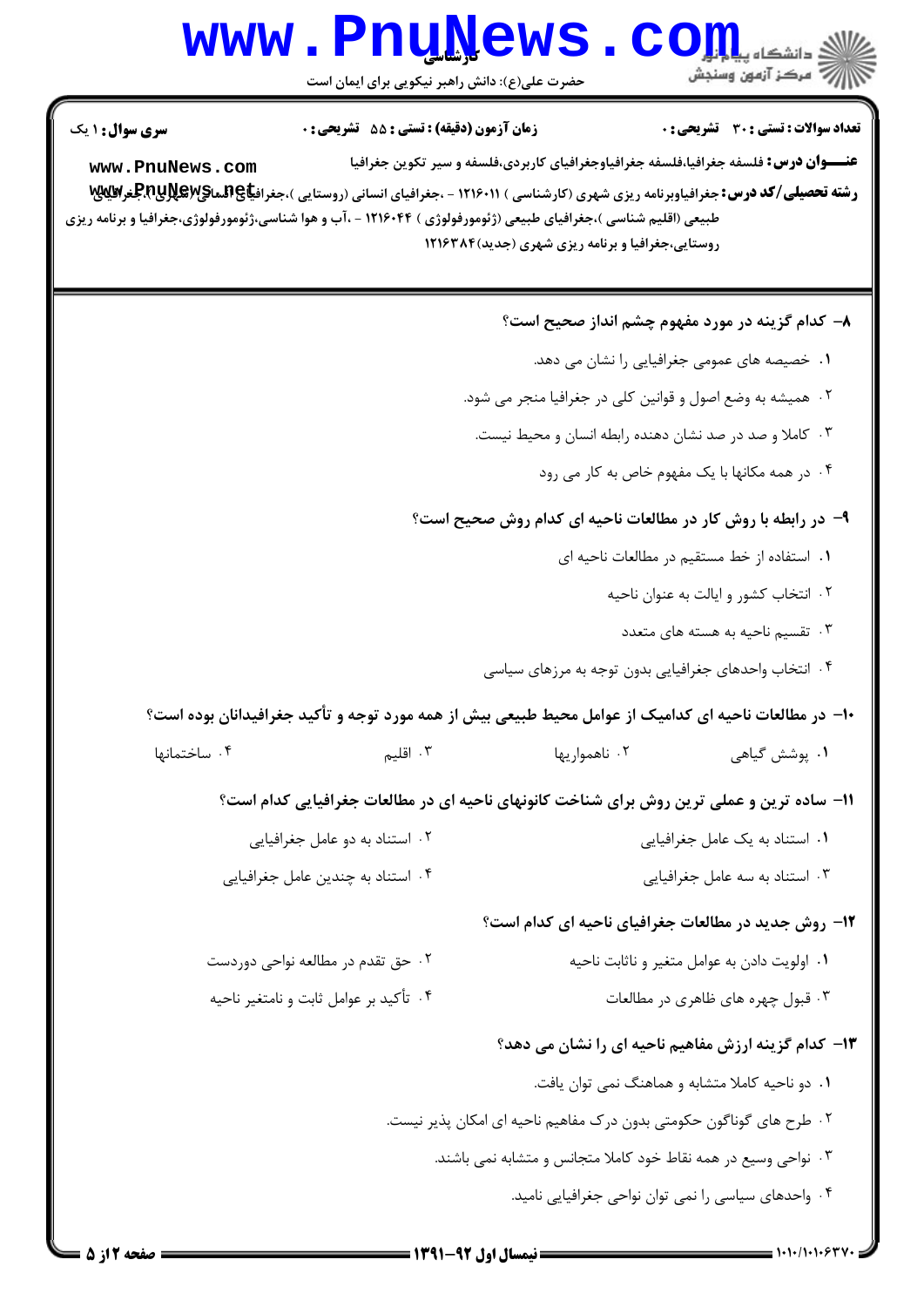| <b>WWW</b>                                                                                                                 | حضرت علی(ع): دانش راهبر نیکویی برای ایمان است               | <u>UNTAAP</u>                                                                                                                                                                                                                                                       | دانشگاه پ <b>یا ب<sup>ا</sup> تو<mark>ر</mark></b><br>رآب امرڪز آزمون وسنڊش |  |  |
|----------------------------------------------------------------------------------------------------------------------------|-------------------------------------------------------------|---------------------------------------------------------------------------------------------------------------------------------------------------------------------------------------------------------------------------------------------------------------------|-----------------------------------------------------------------------------|--|--|
| سری سوال : ۱ یک<br>www.PnuNews.com                                                                                         | <b>زمان آزمون (دقیقه) : تستی : 55 تشریحی : 0</b>            | <b>عنـــوان درس:</b> فلسفه جغرافیا،فلسفه جغرافیاوجغرافیای کاربردی،فلسفه و سیر تکوین جغرافیا<br>طبیعی (اقلیم شناسی )،جغرافیای طبیعی (ژئومورفولوژی ) ۱۲۱۶۰۴۴ - ،آب و هوا شناسی،ژئومورفولوژی،جغرافیا و برنامه ریزی<br>روستایی،جغرافیا و برنامه ریزی شهری (جدید)۱۲۱۶۳۸۴ | تعداد سوالات : تستي : 30 ٪ تشريحي : 0                                       |  |  |
|                                                                                                                            |                                                             | ۱۴- چرا یادگیری و تدوین اصول جغرافیای عمومی (سیستماتیک) آسان تر و عملی تر است؟                                                                                                                                                                                      |                                                                             |  |  |
| ۰۲ دارا بودن جنبه های پیچیده کیفی و آکادمیک                                                                                |                                                             |                                                                                                                                                                                                                                                                     | ٠١ مشخص بودن حدود پديده ها و موضوعات جغرافيايي                              |  |  |
|                                                                                                                            | ۰۴ وابسته، پیوسته و ترکیبی بودن موضوعات                     |                                                                                                                                                                                                                                                                     | ۰۳ جنبه محلی داشتن موضوعات مورد مطالعه و مکانی                              |  |  |
| ۱۵– کدامیک از پیشگامان جغرافیای جدید برای اولین بار به هنگام مطالعات خود به اختلافات فرهنگی از جنبه جغرافیایی توجه<br>کرد؟ |                                                             |                                                                                                                                                                                                                                                                     |                                                                             |  |  |
| ۰۴ الكساندر فن همبلت                                                                                                       | ۰۳ کارل ریتر                                                | ٠٢ كارل ساور                                                                                                                                                                                                                                                        | ٠١. ويدال دولابلاش                                                          |  |  |
|                                                                                                                            |                                                             | ۱۶- بهره برداری انسان از بوم خود در کدام قلمرو جغرافیایی قرار دارد؟                                                                                                                                                                                                 |                                                                             |  |  |
|                                                                                                                            | ۰۲ قلمرو جغرافیای سیستماتیک                                 |                                                                                                                                                                                                                                                                     | ۰۱ قلمرو جغرافیای تاریخی                                                    |  |  |
| ۰۴ قلمرو جغرافیای ناحیه ای                                                                                                 |                                                             |                                                                                                                                                                                                                                                                     | ۰۳ قلمرو جغرافیای فرهنگی                                                    |  |  |
|                                                                                                                            |                                                             | ۱۷– بررسی های جغرافیایی در رابطه با تأثیر محیط طبیعی در فعالیتهای انسانی مربوط به کدام برداشت از مفهوم جغرافیا است؟                                                                                                                                                 |                                                                             |  |  |
| ۰۲ جبر جغرافیایی                                                                                                           |                                                             |                                                                                                                                                                                                                                                                     | ۰۱ جغرافیای فرهنگی                                                          |  |  |
|                                                                                                                            | ۰۴ جغرافیای تاریخی                                          | ۰۳ جغرافیای خلیج ها و دماغه ها                                                                                                                                                                                                                                      |                                                                             |  |  |
|                                                                                                                            |                                                             | ۱۸– کدام جغرافیدان وجود همه راههای تجاری و کاروانی قدیم را متأثر از نوسانات آب و هوایی می داند؟                                                                                                                                                                     |                                                                             |  |  |
| ۰۴ السورث هانتينگتون                                                                                                       | ۰۳ الكساندر فن همبلت                                        | ۰۲ ویدال دولابلاش                                                                                                                                                                                                                                                   | ۰۱ کارل ریتر                                                                |  |  |
|                                                                                                                            |                                                             | ۱۹- مارکهام در کتاب "آب و هوا و انرژی ملتها" چه آب و هوایی رابرای زندگی ً و انجام سخت ترین کارها با حداکثر بازده،                                                                                                                                                   | مطلوب می داند؟                                                              |  |  |
|                                                                                                                            | ۰۱ ۲۰ الی ۲۱ درجه سانتیگراد با رطوبت نسبی بین ۴۰ تا ۷۰ درصد |                                                                                                                                                                                                                                                                     |                                                                             |  |  |
| ۰۲ ۱۰ الی ۲۱ درجه سانتیگراد با رطوبت نسبی بین ۱۰ تا ۳۰ درصد                                                                |                                                             |                                                                                                                                                                                                                                                                     |                                                                             |  |  |
| ۰۳ ـ ۲۹ الی ۳۳ درجه سانتیگراد با رطوبت نسبی بین ۴۰ تا ۷۰ درصد                                                              |                                                             |                                                                                                                                                                                                                                                                     |                                                                             |  |  |
|                                                                                                                            |                                                             | ۰۴ ه ۱۵ الی ۳۳ درجه سانتیگراد با رطوبت نسبی بین ۲۰ تا ۸۰ درصد                                                                                                                                                                                                       |                                                                             |  |  |
|                                                                                                                            |                                                             |                                                                                                                                                                                                                                                                     |                                                                             |  |  |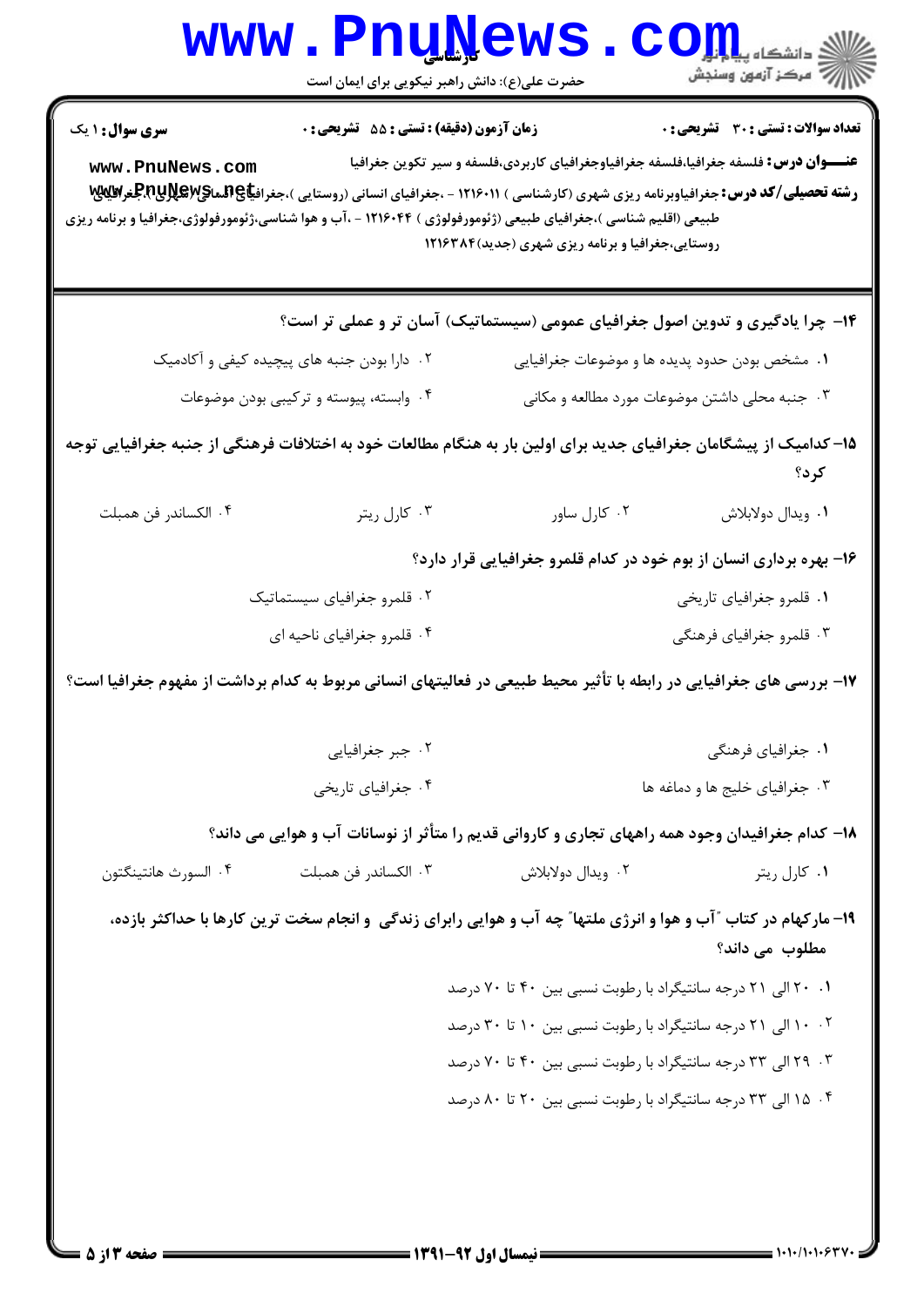## Www.PnuNews.com

| <b>تعداد سوالات : تستی : 30 ٪ تشریحی : 0</b><br><b>عنـــوان درس:</b> فلسفه جغرافیا،فلسفه جغرافیاوجغرافیای کاربردی،فلسفه و سیر تکوین جغرافیا<br><b>رشته تحصیلی/کد درس:</b> جغرافیاوبرنامه ریزی شهری (کارشناسی ) ۱۲۱۶۰۱۱ - ،جغرافیای انسانی (روستایی )،جغراف <b>یاA،ERها©RپRپRپ</b><br>. | روستایی،جغرافیا و برنامه ریزی شهری (جدید)۱۲۱۶۳۸۴             | زمان آزمون (دقیقه) : تستی : 55 آتشریحی : 0    | <b>سری سوال : ۱ یک</b><br>www.PnuNews.com<br>طبیعی (اقلیم شناسی )،جغرافیای طبیعی (ژئومورفولوژی ) ۱۲۱۶۰۴۴ - ،آب و هوا شناسی،ژئومورفولوژی،جغرافیا و برنامه ریزی |  |
|----------------------------------------------------------------------------------------------------------------------------------------------------------------------------------------------------------------------------------------------------------------------------------------|--------------------------------------------------------------|-----------------------------------------------|---------------------------------------------------------------------------------------------------------------------------------------------------------------|--|
| +۲- اکثریت مردم دنیا کدام بخش از جهان را برای زندگی انتخاب کرده اند؟                                                                                                                                                                                                                   |                                                              |                                               |                                                                                                                                                               |  |
|                                                                                                                                                                                                                                                                                        | ١. نيمكره شمالي بين مدار رأس السرطان و ٤٩ درجه عرض جغرافيايي |                                               |                                                                                                                                                               |  |
|                                                                                                                                                                                                                                                                                        | ۰۲ نیمکره جنوبی بین مدار رأس الجدی و ۶۹ درجه عرض جغرافیایی   |                                               |                                                                                                                                                               |  |
|                                                                                                                                                                                                                                                                                        | ۰۳ نیمکره شرقی بین نصف النهار گرینویچ و ۶۹ درجه طول شرقی     |                                               |                                                                                                                                                               |  |
|                                                                                                                                                                                                                                                                                        | ۰۴ نیمکره غربی بین نصف النهار گرینویچ و ۶۹ درجه طول غربی     |                                               |                                                                                                                                                               |  |
| <b>۲۱</b> - ً به نظر آرنولد تاین بی در کدام منطقه توسعه و گسترش تمدنها و فرهنگ انسانی چشمگیر بوده است؟                                                                                                                                                                                 |                                                              |                                               |                                                                                                                                                               |  |
| ٠١ در مناطقي با شرايط سهل و محيط فوق العاده مناسب                                                                                                                                                                                                                                      |                                                              | ۰۲ در نواحی تندرا و صحاری خشک عرضهای میانه    |                                                                                                                                                               |  |
| ۰۳ در جنگلهای استوایی با مواد غذایی فراوان                                                                                                                                                                                                                                             |                                                              | ۰۴ در مناطق معتدل با عوامل نامساعد طبیعی مشخص |                                                                                                                                                               |  |
| ۲۲- در مجاورت منطقه استوا بهترین درجه حرارت برای زیست در جاوه و اکوادور و کنیا در چه ارتفاعی وجود دارد؟                                                                                                                                                                                |                                                              |                                               |                                                                                                                                                               |  |
| ۰۱ ارتفاع صفر تا ۵۰۰ متری از سطح دریا                                                                                                                                                                                                                                                  |                                                              | ۰۲ ارتفاع ۵۰۰ تا ۱۱۰۰ متری از سطح دریا        |                                                                                                                                                               |  |
| ۰۳ ارتفاع ۱۱۰۰تا ۱۵۰۰ متری از سطح دریا                                                                                                                                                                                                                                                 |                                                              | ۰۴ ارتفاع ۱۵۰۰ تا ۲۱۰۰ متری از سطح دریا       |                                                                                                                                                               |  |
| ۲۳– طبق مدارک موجود اولین تمدنهای انسانی در سیاره زمین و نخستین مرحله انقلاب کشاورزی و دهکده های قابل سکونت<br>در کدام محل ظاهر شد؟                                                                                                                                                    |                                                              |                                               |                                                                                                                                                               |  |
| ۰۱ حاشیه رود نیل در مصر                                                                                                                                                                                                                                                                |                                                              | ۰۲ هلال خصیب                                  |                                                                                                                                                               |  |
| ۰۳ حاشیه رود کلرادو                                                                                                                                                                                                                                                                    |                                                              | ۰۴ دارلینگ در استرالیا                        |                                                                                                                                                               |  |
| ۲۴– کدام قطعه موسیقی بیانگر اضطراب و هیجان یک شهر بزرگ با آسمانخراشها است؟                                                                                                                                                                                                             |                                                              |                                               |                                                                                                                                                               |  |
| ۰۱ قطعه کارپنتر                                                                                                                                                                                                                                                                        | ۰۲ قطعه هاريس                                                | ۰۳ سنفونی اسمتانا                             | ۰۴ سنفوني بتهوون                                                                                                                                              |  |
| ۲۵- در کدام دوره گرایش های علم جغرافیا، گردآوری اطلاعات به وسیله کاشفان و مسافران صورت می گیرد؟                                                                                                                                                                                        |                                                              |                                               |                                                                                                                                                               |  |
| ۰۱ دوره گرایش آموزشی و تعمیمی                                                                                                                                                                                                                                                          |                                                              | ۰۲ دوره گرایش فرهنگ نامه ای و استعماری        |                                                                                                                                                               |  |
| ۰۳ دوره گرایش فرهنگ نامه ای و آموزشی                                                                                                                                                                                                                                                   |                                                              |                                               | ۰۴ دوره گرایش تعمیمی و استعماری                                                                                                                               |  |
| ۲۶- کارل ساور در مکتب چشم انداز به کدام چشم اندازها معتقد است؟                                                                                                                                                                                                                         |                                                              |                                               |                                                                                                                                                               |  |
| ۰۱ فرهنگی و سیاسی                                                                                                                                                                                                                                                                      | ۰۲ سیاسی و اقتصادی                                           | ۰۳ طبیعی و فرهنگی                             | ۰۴ اقتصادي و طبيعي                                                                                                                                            |  |